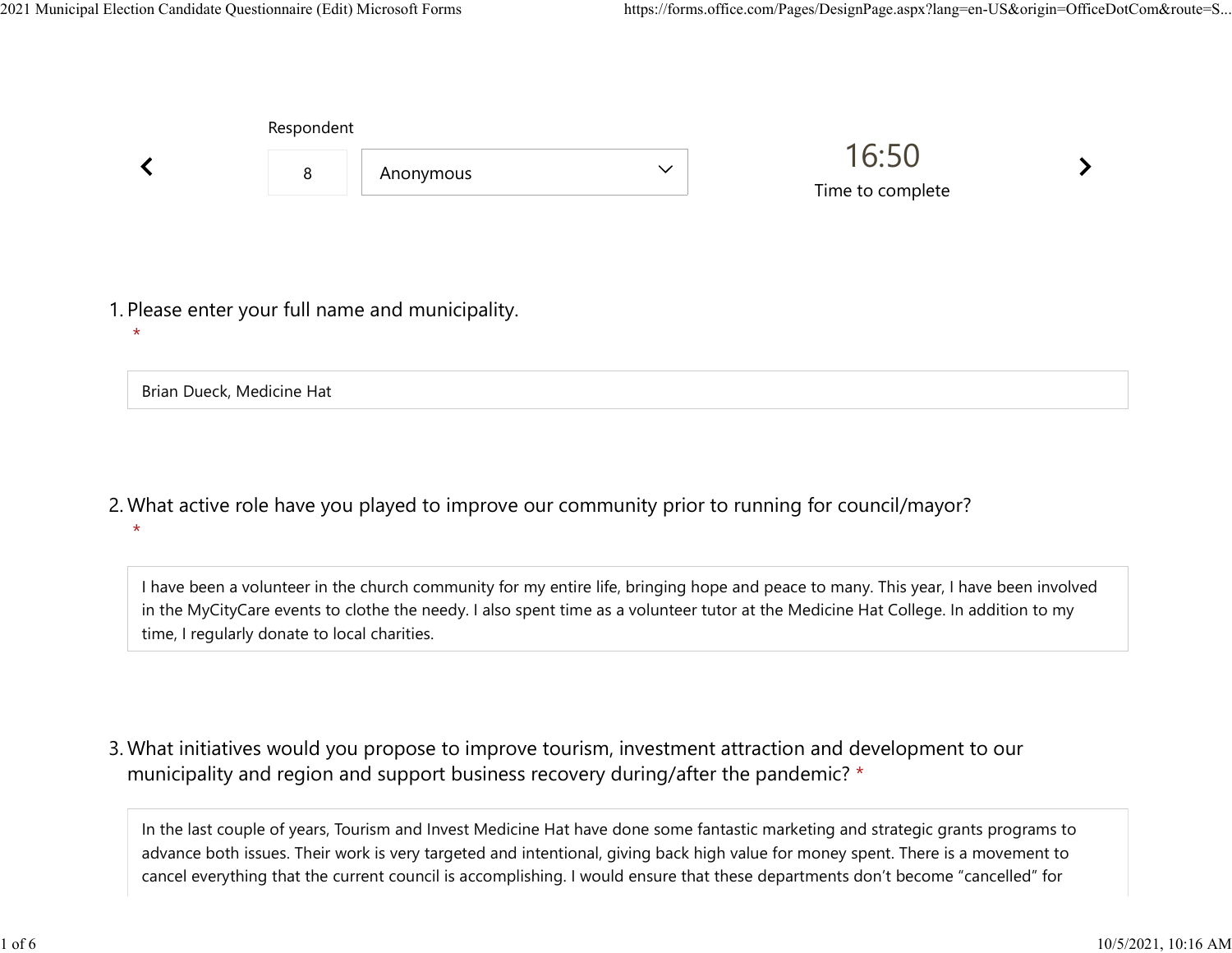political gain.

\*

4. In Medicine Hat, businesses pay a higher proportion of property taxes compared to the residential sector.  Medicine Hat's tax gap of 2.35% is one of the highest in Alberta.  What is your position on the current approach to taxation and your thoughts on potential strategies to narrow this gap? \*

As the total taxes paid is relatively lower in Medicine Hat the gap is somewhat deceiving; that said, we are right at the high end of the range. If we combine the overall lower tax rates seen in Medicine Hat and position ourselves closer to the 2/3's position on the range comparable to other cities, our actual taxing on business would be very competitive. This rate would improve the attractiveness of our city to businesses without placing an undue burden on single-family dwellings.

5. If elected, what specific steps would you take to encourage & promote entrepreneurship within the region? \*

Businesses should generally stand and fall on their own merit. Government should not be picking winners and losers. With this in mind, I would take a position of minimum interference. That said, one of the chief complaints I hear in business is that the city administration is hard to deal with. Some of that falls to the provincial and federal requirements, which we do not control, but I would push the city to simplify processes and get out of the way wherever possible.

What is your stance on COVID-19 related laws that mandate requirements, including masks and vaccine 6. passports?

The province employs thousands of trained health care experts. As we do not employ any of these as a city, I would defer to provincial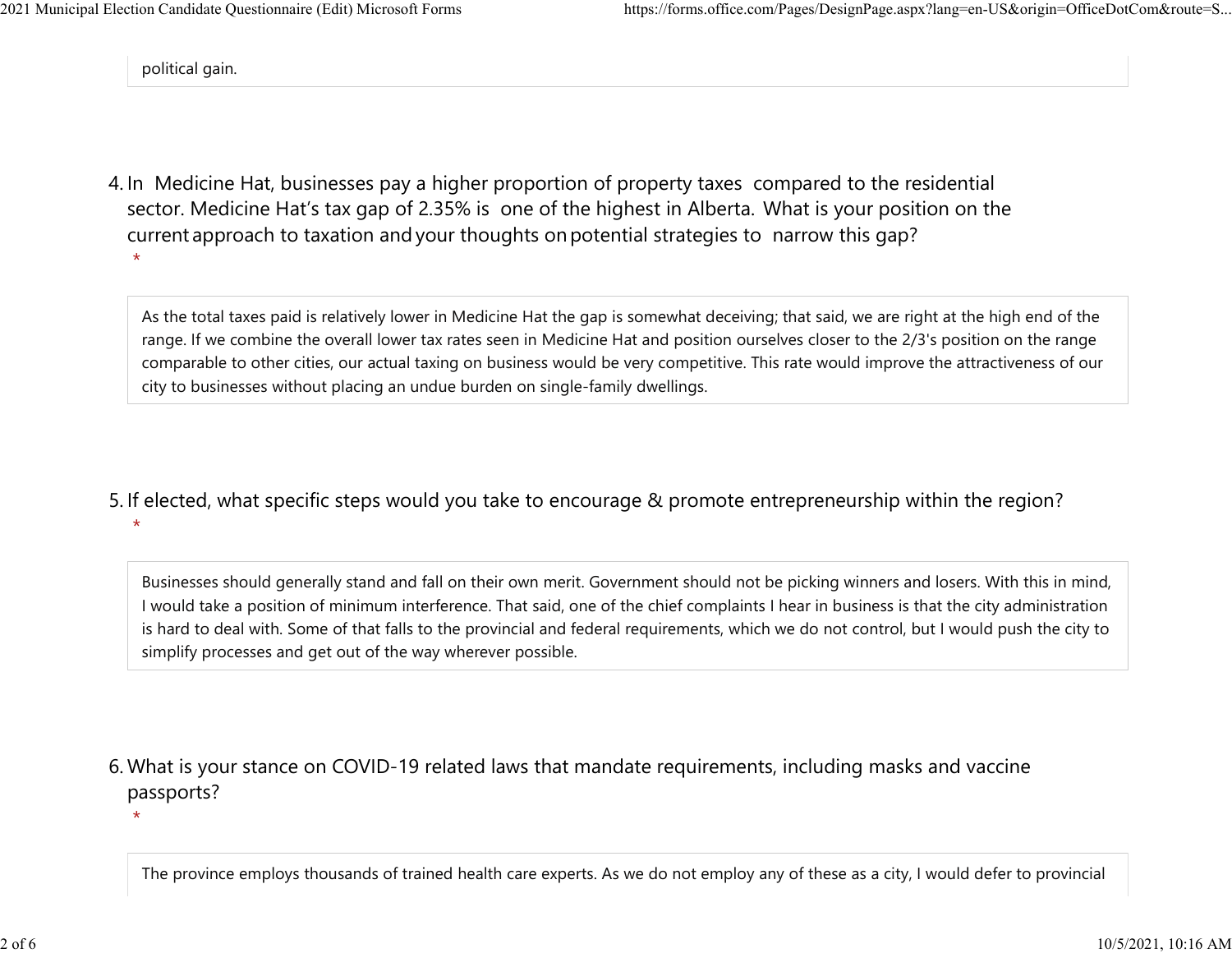decisions. That said, I would continue to lobby the province for a regional approach to any restrictions and push them to justify any additional or removal of restrictions to improve public confidence. 2021 Municipal Election Candidate Questionnaire (Edit) Microsoft Forms https://forms.office.com/Pages/DesignPage.aspx?lang=en-US&origin=OfficeDotCom&route=S...<br>decisions. That said, I would continue to lobby the province f

What is your plan for publicly-funded services (examples would include Medicine Hat Public Library, power plant, 7. facilities) if elected?

\*

The utilities must remain publicly owned. The price increases in other jurisdictions that have sold their utilities is a lesson we need to learn from. That said, the carbon tax is increasing, and we must take steps to reduce our carbon footprint, or those same profitable utilities will become huge liabilities. The city's current investigation into carbon capture may be the lifeline that saves our utilities from becoming a loss instead of a revenue generator. The library has fantastic facilities and programs, which I am committed to funding as they are now. Recreational facilities are a hot topic. There is presently a community survey and study being done to update the Parks and Recreation Master Plan. I would wait to see the results of this study before making commitments. Some of the current facilities are unsustainable. The question is not if we should keep them, but when and what we replace them with. We need to have quality accessible recreation facilities. Whatever we do it must ensure it achieves the community's best interest as a whole.

8. How important is it for our region to have a local Community College? What specific steps could the municipality do to work better with Medicine Hat College to provide ongoing opportunities for future learners? \*

Having Medicine Hat College here is an excellent service for our residents and an attractor of new residents. As tourism is often the precursor to people moving to a city, Medicine Hat College should be highlighted alongside our other city features to promote Medicine Hat to the world. Doing this will cross benefit the exposure for Medicine Hat College and benefit our city as it attracts newcomers. Offering the College grants for creative community projects would also work for mutual benefit. For example, the University of Alberta has a beehive pilot project on the roof of its facilities. Perhaps we want to look at a partnership for a similar community project.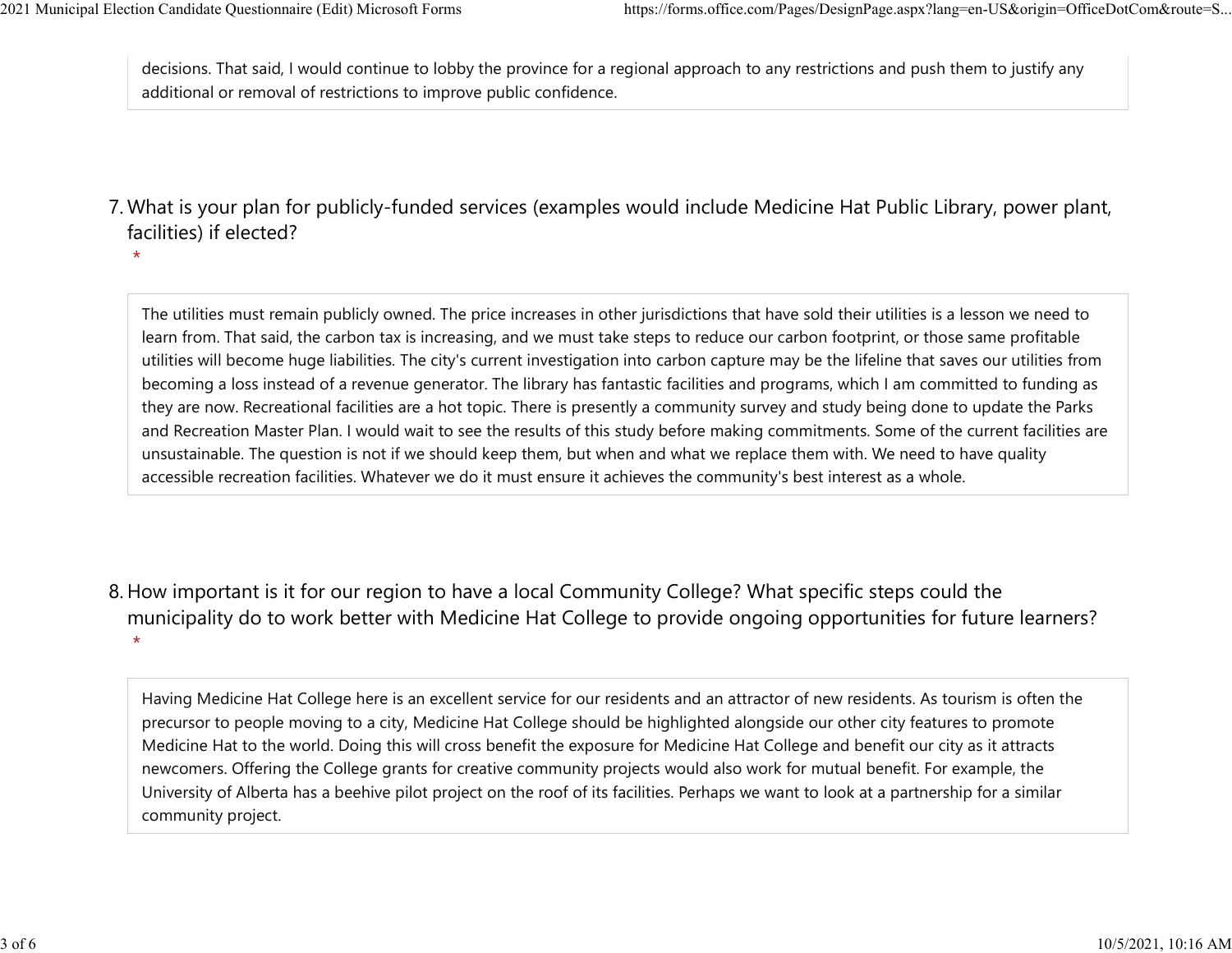\*

9. How will you attract newcomers to the district and address the needs for a skilled workforce? \* 2021 Municipal Election Candidate Questionnaire (Edit) Microsoft Forms https://forms.office.com/Pages/DesignPage.aspx?lang=en-US&origin=OfficeDotCom&route=S...<br>Q How will you attract newcomers to the district and address t

> Education, tourism, parks and recreation, competitive tax rates, marketing, land development, and affordable housing are among the many aspects that influence this outcome. The issue is complex. The element of this that the council has the most direct control over is taxation. I am firmly committed to keeping our tax rates among the lowest in the country. In all other matters, the council must actively hold the city departments accountable for their execution of each of these issues and reinforce our priorities to city staff when the outcomes are not in line with city growth objectives.

10. What is your stance on the importance of mental health & wellness support in our region? What ideas, implementations, and initiatives would you put forward to improve the overall mental health & wellbeing of our community?

When I went through clinical depression in my mid-twenties, finding the resources I needed was hard to do. Now there are many excellent programs, both government and charity run. But finding them is still not always easy during mental health difficulties. The city has a role in making these resources easier to access through marketing partnerships and initiatives like the HealthIM app that assists law enforcement in compassionately responding to mental health crisis events.

11. How will you further diversity and inclusion initiatives in our region, as it relates to each of the pillars in the Chamber's Vote Prosperity Platform: https://www.medicinehatchamber.com/voteprosperity2021/ (https://www.medicinehatchamber.com/voteprosperity2021/) \*

Every human is born with the same inherent value. Gender, age, skin colour, sexual orientation, religion, or any other way we can divide people, is 100% irrelevant to that value. We all need to be welcoming of everyone to the conversation. We are Hatters working together for the benefit of all. When a group has been excluded from the discussion, we need to bring them to the table and actively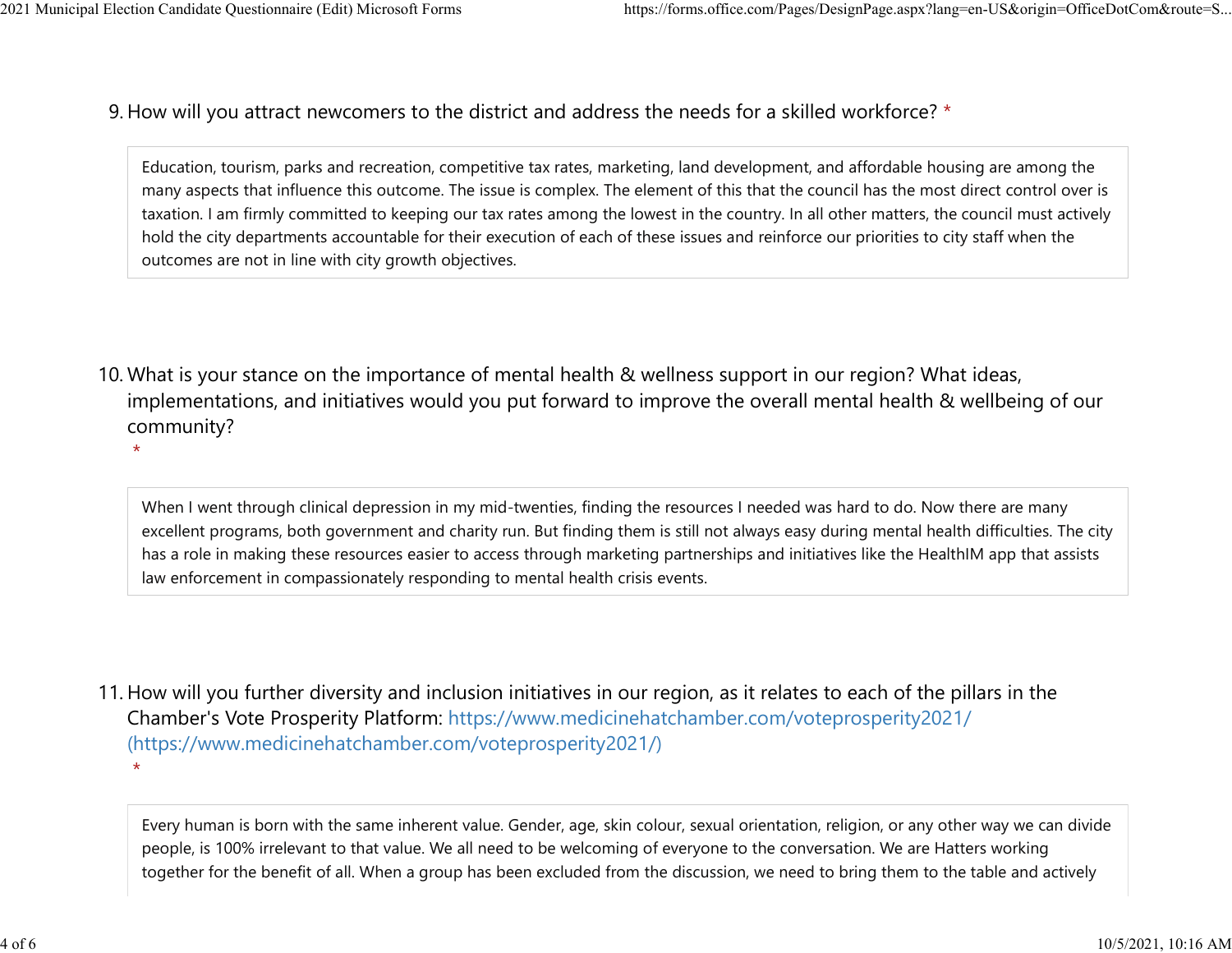find common ground. We are a team and need to make sure nobody is stuck on the sidelines. Working towards the end of prejudice will come from focusing on what unites us rather than what divides us. 2021 Municipal Election Candidate Questionnaire (Edit) Microsoft Forms https://forms.office.com/Pages/DesignPage.aspx?lang=en-US&origin=OfficeDotCom&route=S...<br>
find common ground. We are a team and need to make sure nobod

## 12. On a municipal level, how do you intend to address climate change and pollution?

\*

\*

The city's current pursuit of becoming a carbon capture leader is the most significant thing we could achieve to lower our carbon footprint. Executing this is critical to our city on the environmental front and is also vital to attracting business and increasing city revenue to fix our massive debt problem.

13. What strategies will you use to communicate and engage with the community and remain accountable to the citizens?

As evidenced by my campaign, I try to be very thoughtful in what I bring to the table. I write extensively, not just about what I think but why I believe it. I intend to continue doing that. But my writing is a one-way street and should extend from first listening and investigating. To this point, I have asked many groups if I may come to visit and have been invited by others to come to hear their concerns. I have met with every single person who has been willing. I aim to be well informed before I speak. But I am also ready to change my position when someone presents me the evidence I had not understood before.

14. Are there any other issues you wish to address or highlight that were not mentioned in the questions above?

\*

Medicine Hat is within 3% of its debt cap and has burned through \$500M in reserve money. We still have a significant reserve fund, but Medicine Hat will have no future if we do not correct our present course. Everyone at an election wants to hear a promise of everything